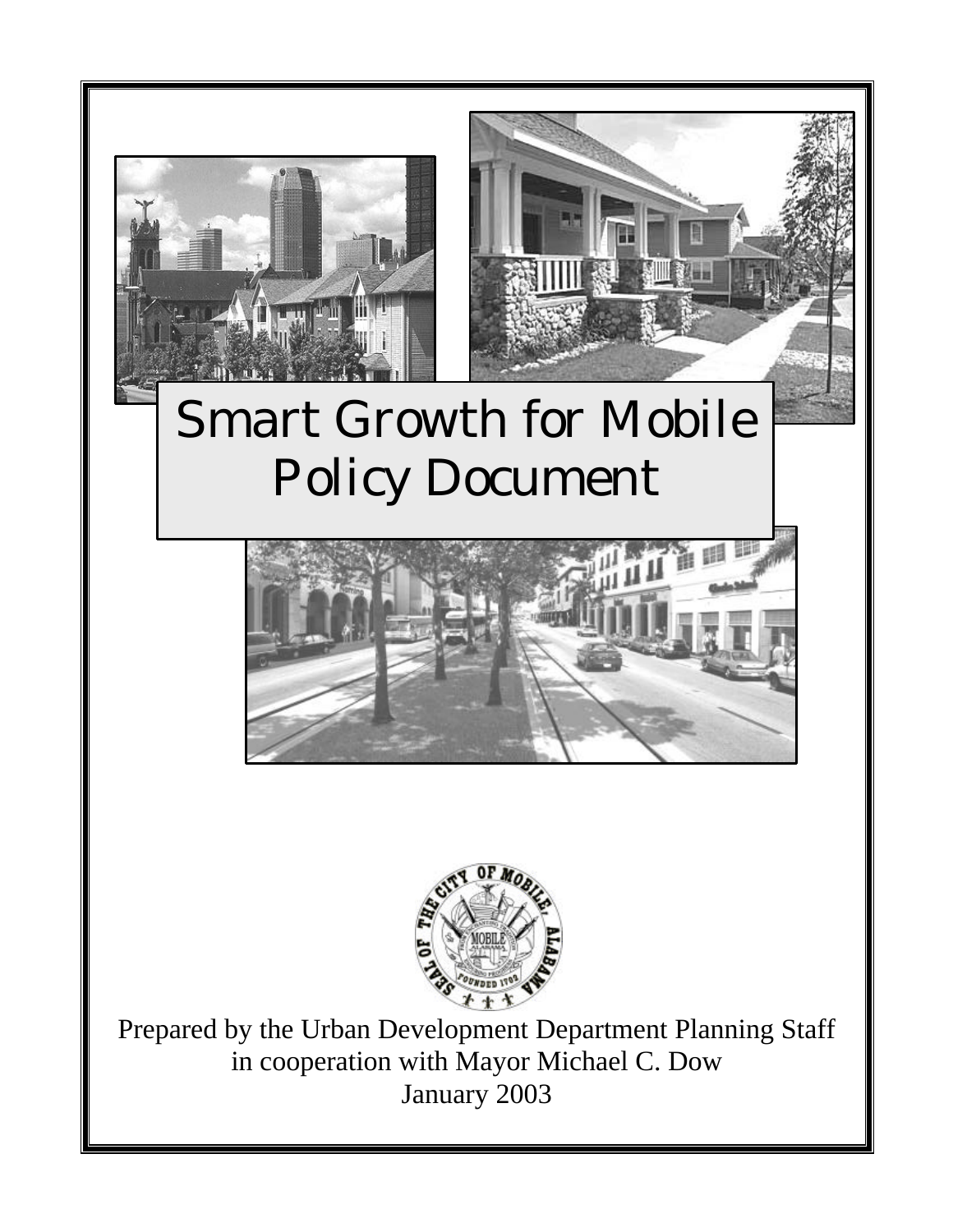### *Smart Growth for Mobile* **Policy Document**

In May of 2002, Mayor Michael C. Dow directed the Urban Development Department to begin a new planning initiative for the City of Mobile entitled, *Smart Growth for Mobile*. The purpose of this initiative is to develop planning policies and practices to address the manner in which inevitable growth and development will occur in Mobile. Like most American cities, Mobile's prevailing development practices have greatly contributed to inefficient land use practices, increased traffic congestion, consumptive development of environmentally sensitive areas, and wasteful use of city infrastructure and resources.

To tackle these and other issues, the Smart Growth Steering Committee was formed to establish a Smart Growth Policy to guide Mobile's development process and to offer alternatives to existing development standards. Appointed by Mayor Dow, the Steering Committee is comprised of representatives from the City of Mobile Planning Commission and City Council, environmental professionals, members of the development community, representatives from the Mobile Chamber of Commerce, other governmental agencies and city staff. Using the expertise of this Committee, this policy document was created to develop a comprehensive framework used to guide the city's development future.

The policies outlined within this policy document are intended to offer an alternative approach to development. These policies should not be viewed as development mandates. Although highly encouraged based on their ability to improve the city's function and livability, these policies are in no way meant to serve as additional development requirements or regulations. Smart Growth policies for Mobile merely offer a viable development option capable of effectively dealing with continued and foreseeable growth and redevelopment.

#### *Methodology*

The purpose of the Smart Growth Policy Document is to provide a framework of policies and informed decisions regarding Mobile's development future. The following Action Plan describes the process used to develop this document. A flow chart of this process is illustrated in the Appendix A.

#### ó **Establish Steering Committee**

Committee appointed by Mayor; members consisting of representatives of the Planning Commission and City Council, environmental professionals, members of the development community, representation from the Chamber of Commerce, governmental agencies and city staff.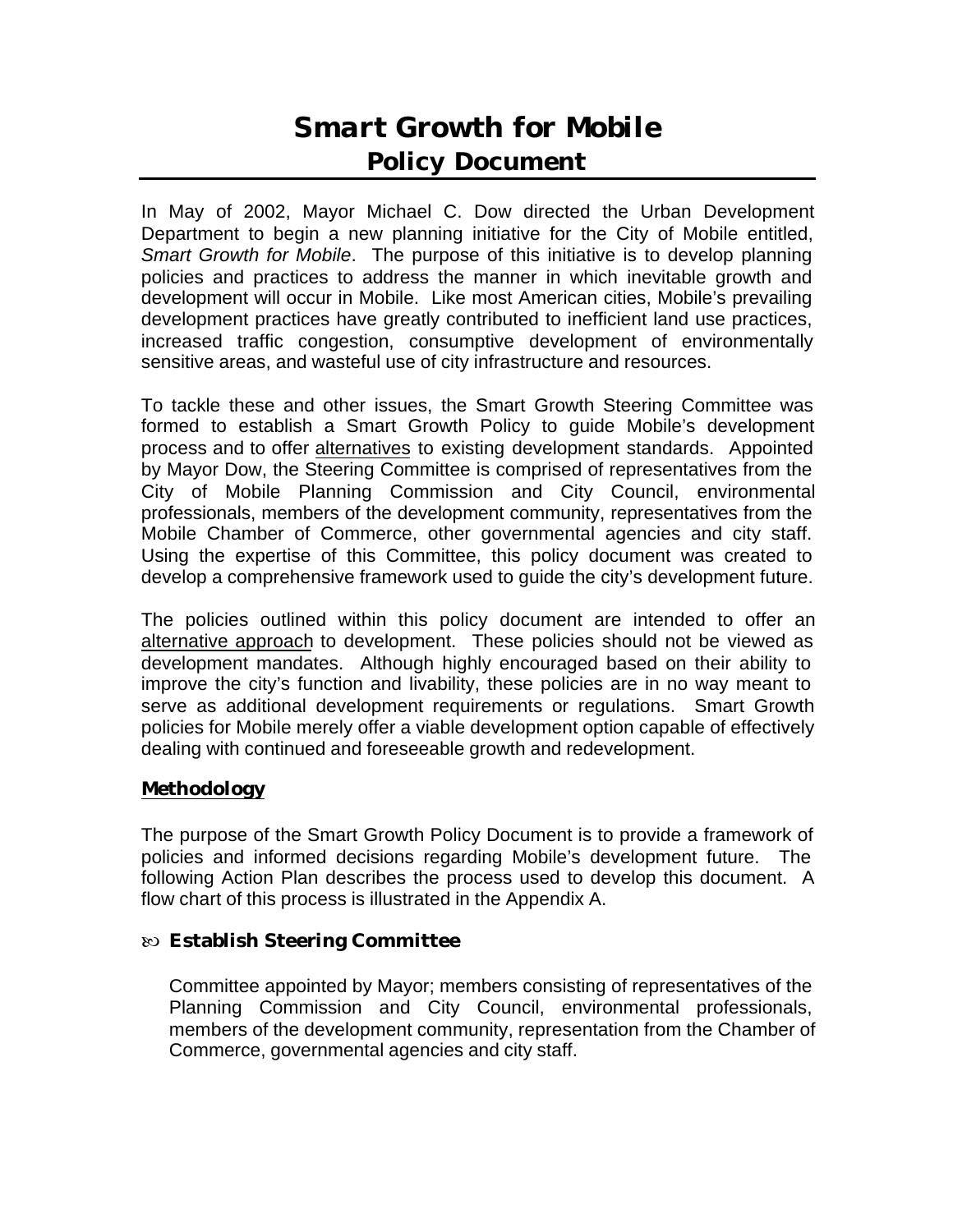#### ó **Introductory Meeting**

Sustainability Assessment of Mobile's current growth trends and adopted land use policies supporting Smart Growth principles. Discussion of overall goals, scope and charge of the Committee and time line for completion of charge.

#### ó **Policy Meetings**

Five half-day meetings were held once a month in 2002 to discuss/establish policies and implementation strategies. Each meeting focused on one of the following Smart Growth policies: Design Alternatives, Development Incentives, Strengthening the Existing Community, the Preservation of Open Space and Critical Environmental Areas, and Transportation Alternatives.

#### ó **Consensus Meeting**

The Committee decided and agreed upon a series of objectives based on the five established Smart Growth goals. These goals and objectives identified by the Committee are the basis for this Smart Growth Policy document.

#### *Smart Growth Policy Formulation*

As discussed earlier, the purpose of this policy document is to provide a framework for decision-making regarding local development practices. To accomplish this goal, the Smart Growth Steering Committee has met over the past six months to explore the Smart Growth development concept, its principles, as well as the formulation of policies applicable to the City of Mobile development process.

As a result of these meetings, the Smart Growth Steering Committee formulated a series of goals and objectives which represent policies for Smart Growth. Upon adoption, policies identified in this document will provide a plan of action for the execution of the Smart Growth Implementation Initiatives Document to be developed in the next several months.

The Steering Committee has reached consensus on its Smart Growth policies and is now seeking adoption from the Mobile Planning Commission and the Mobile City Council. The following is a list of objectives identified for each of the broad Smart Growth policies.

#### **I. Design Alternatives**

ó Establish neighborhood character through compatible street, development type, scale and design elements.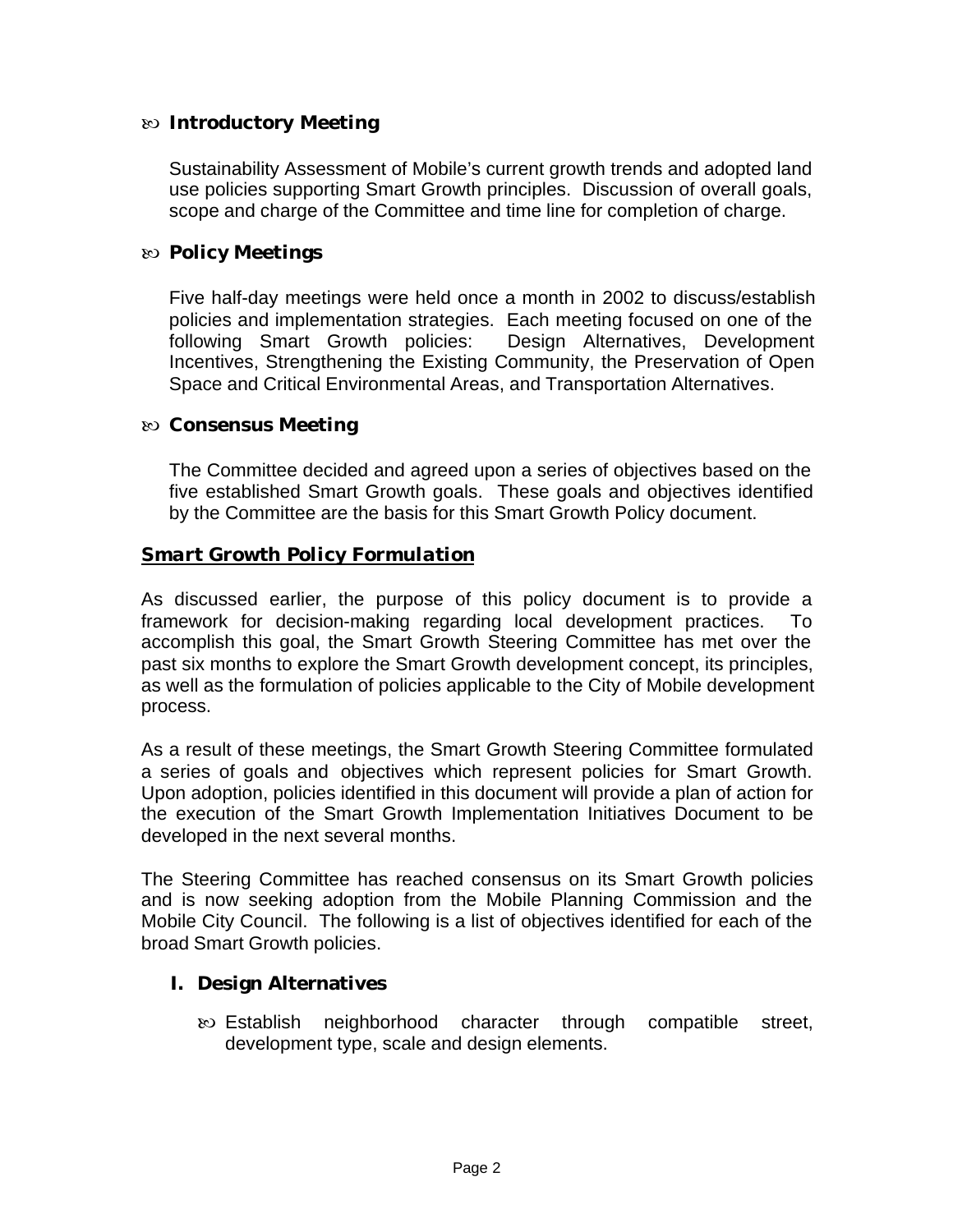- $\infty$  Encourage mixed use development by integrating neighborhood oriented businesses of compatible scale into residential areas, and residential uses into commercial areas.
- ó Improve streetscapes through landscaping, traffic calming, and walking/biking trails.
- $\infty$  Improve the functionality and design of commercial uses through architectural style, alternative parking, and improved accessibility.
- $\infty$  Reinforce and maintain community character by designing community gateways, designating areas for open space development, and by encouraging infill development.

#### **II. Strengthen the Existing Community**

- ó Develop infill development strategies to attract potential residents and businesses to existing areas.
- ó Adopt infrastructure strategies targeting redevelopment to existing areas having substantial infrastructure and located where major public facilities are already in place.
- ó Revise all appropriate codes and ordinances to eliminate excessive and/or restrictive development standards.
- $\infty$  Address barriers to the redevelopment of Brownfield Sites.
- ó Provide community information on proposed infill developments.

#### **III. Preservation of Critical Environmental Areas and Open Space**

- $\infty$  Encourage and promote conservation of environmentally valuable areas.
- ó Provide walkable, enjoyable green space contributing to community character while maximizing natural habitat preservation.
- $\infty$  Advocate open space development that conserves natural areas, provides community recreational space, and promotes watershed protection.
- ó Improve water ways for recreational use by reducing soil and contaminant runoff.
- ó Minimize floodwater volume increases attributable to increased impermeable surfaces.
- ó Protect water quality from soil and other contaminant runoff caused by unmanaged construction practices.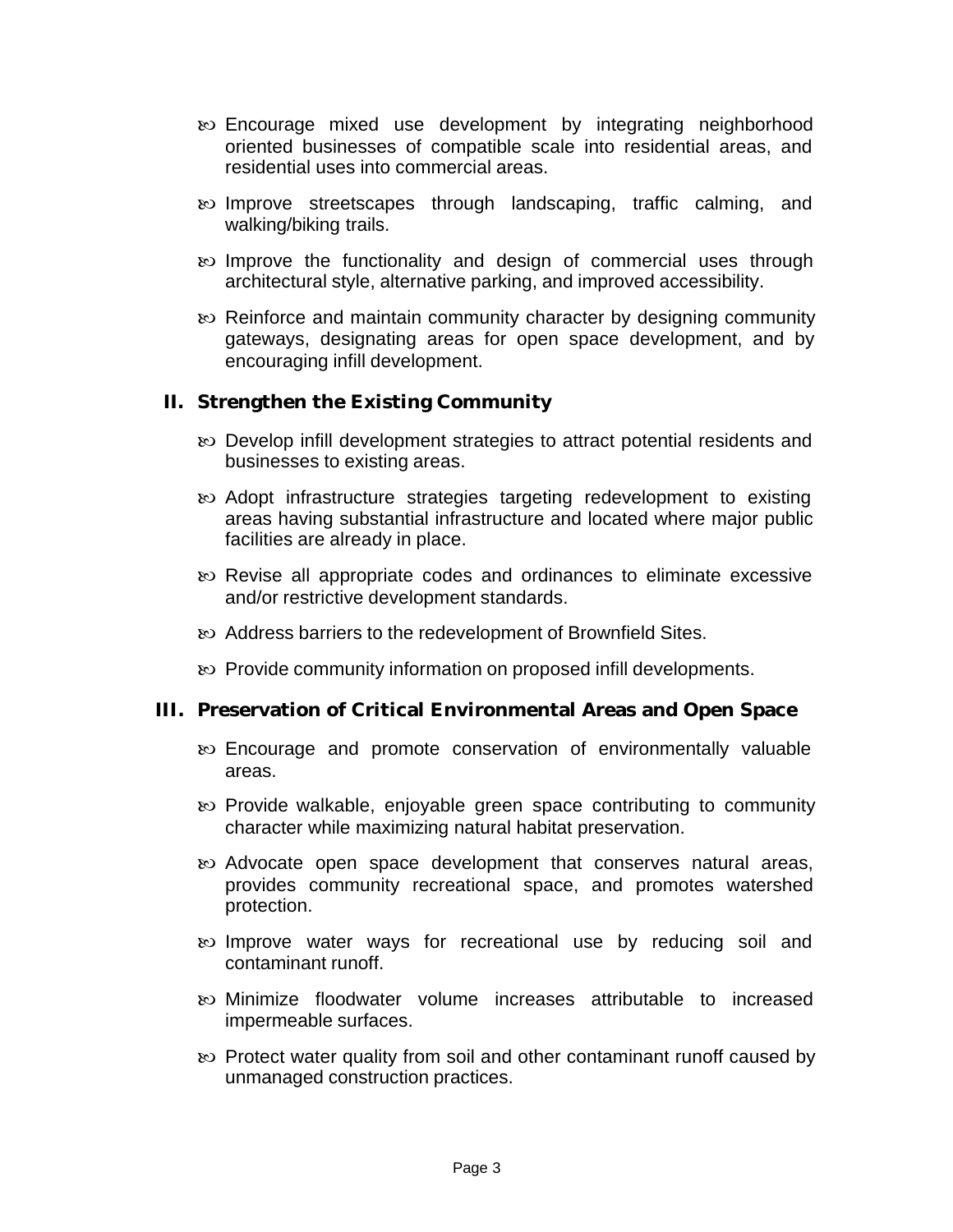#### **IV. Investment in Multi-Modal Transportation Options**

- ó Coordination of the land use and transportation planning processes to more effectively locate transportation systems in proximity to residential developments and community services.
- ó Roadway design that considers connectivity accessibility, function, and speed as they affect the safety and security of non-motorists, such as pedestrians and bicyclists.
- ó Coordination with other transportation agencies to focus on and develop alternative modes of transportation, resulting in less reliance on the automobile.
- ó Provide Americans with disabilities easy access to sidewalks, streets, parks, and other public and private services.

#### *Implementation Initiatives*

Upon adoption of the Smart Growth Policy Document by the Mobile Planning Commission and the City Council, the next phase of implementation will involve the development of specific measures employed to carry out the above outlined Smart Growth policies.

For each Smart Growth policy, subcommittees will be formed. The subcommittees' responsibility will be to develop implementation initiatives for each policy. Facilitated by the planning staff, the subcommittees will meet independently of the Steering Committee to develop initiatives for each policy.

Initiatives identified by the respective policy sub-committee will detail specific implementation measures. Where appropriate, the expertise of outside agencies will be solicited to assist the sub-committees in the development of specific initiatives to address policies previously identified in this document.

The outlined strategies will then be used to develop the Smart Growth Implementation Initiatives Document. After consensus is reached by the Steering Committee, this document will then be forwarded to the Mobile Planning Commission and the City Council for adoption, as well as all appropriate agencies for specific action.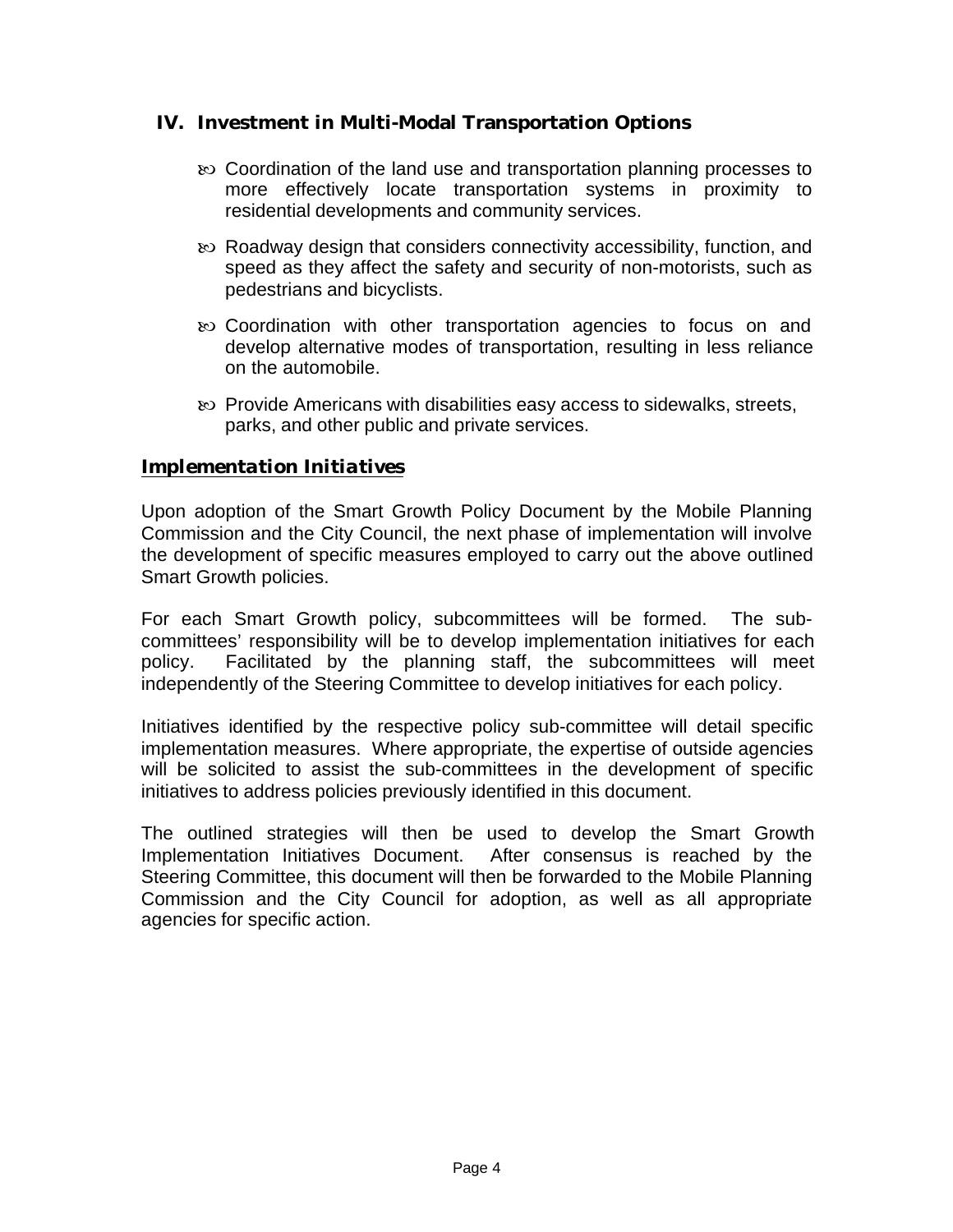#### *Appendix A*

# *Steering Committee Policy Making Process*